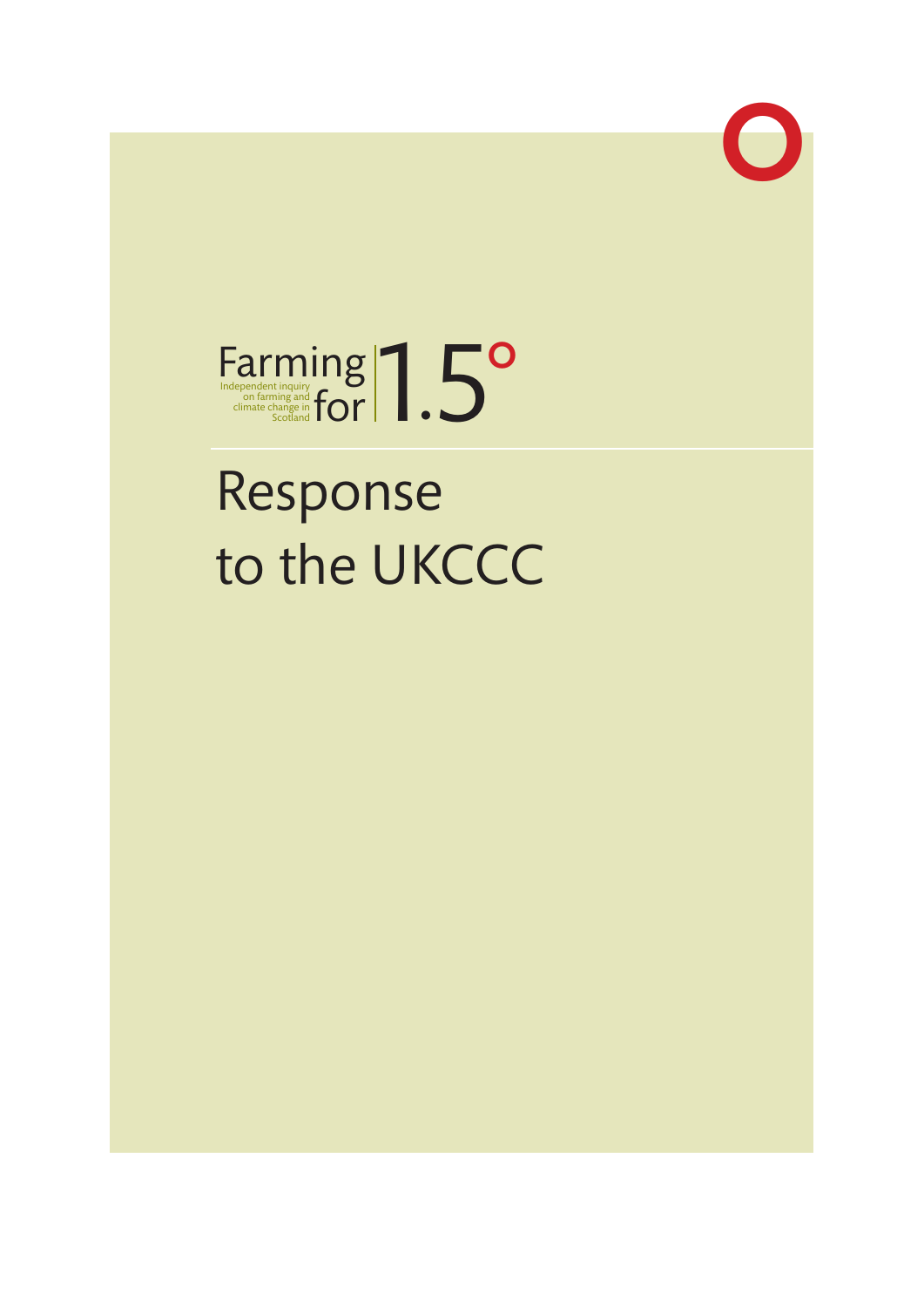The Farming for 1.5°C Inquiry is an independent group of academics, environmental NGOs and farmers seeking consensus on how Scottish farming can positively contribute to limiting global warming to 1.5°C. The panel has been taking evidence on the issues around climate change and agriculture since June 2019 and hopes to produce a final report in the autumn of 2020. In the meantime, the panel has contributed to a range of pertinent discussions. This includes giving evidence to the RECC committee in the Scottish Parliament on the Agriculture (Retained EU Law and Data) (Scotland) Bill, presenting to the Scottish Government's Beef Climate Group, responding to the Just Transition Commission's consultations, the Scottish Land Commission consultation on Rural Land-use Partnerships and more.

The panel members have read the UK Climate Change Committee's reports and are very grateful to Ewa Kmietowicz and Indira Thillainathan for meeting with us back in March. Following that meeting and the reports we would like to make the following observations.

Foremost, there are a number of areas where we do agree. Scottish agriculture and land management certainly does have an important role to play in reducing greenhouse gas (GHG) emissions and sequestering carbon to combat rising temperatures.

We recognise that livestock numbers in Scotland have been reducing over time due to changes in financial support and changes in dietary preferences. We have experience that further reductions in total numbers could happen through increased productivity per animal. Better herd management by all livestock farmers with herd health plans, adopting balanced breeding goals including improved genetics, and better fertility testing can all contribute to a reduced national herd. On their own these measures would avoid the associated economic hardships of simply cutting numbers. Further reductions in methane emissions can come about with feed additives in the medium term and breeding for lower methane emissions in the longer term. However, for these measures to work, there cannot be an assumption that the market will fix it as it has not done so to date. Some of the existing inefficiencies are due to the historical distribution of CAP payments. It is therefore vital that any new policies support efficient livestock management and do not rely on voluntary measures alone.

We agree that reducing agricultural production in the UK without a change in dietary preferences would create carbon leakage, as the UK would import the same products. In fact, importing products like beef and dairy could increase global emissions since Scotland has lower emission factors than in other parts of the world. Better communication of this is necessary, possibly through carbon labelling. The panel is also aware that the EU Commission is discussing a carbon border tax as part of the European Green Deal and may be worth investigating in more detail.

There are a number of areas that the panel would like to focus the Committee's attention as your recommendations are informing actual policy at the UK and Scottish government level.

We understand that UK Governments may need to leverage private financing to be able to properly finance the 'shopping list' of solutions, but we urge that this is done in a way that is beneficial to local communities and to biodiversity over the long term.

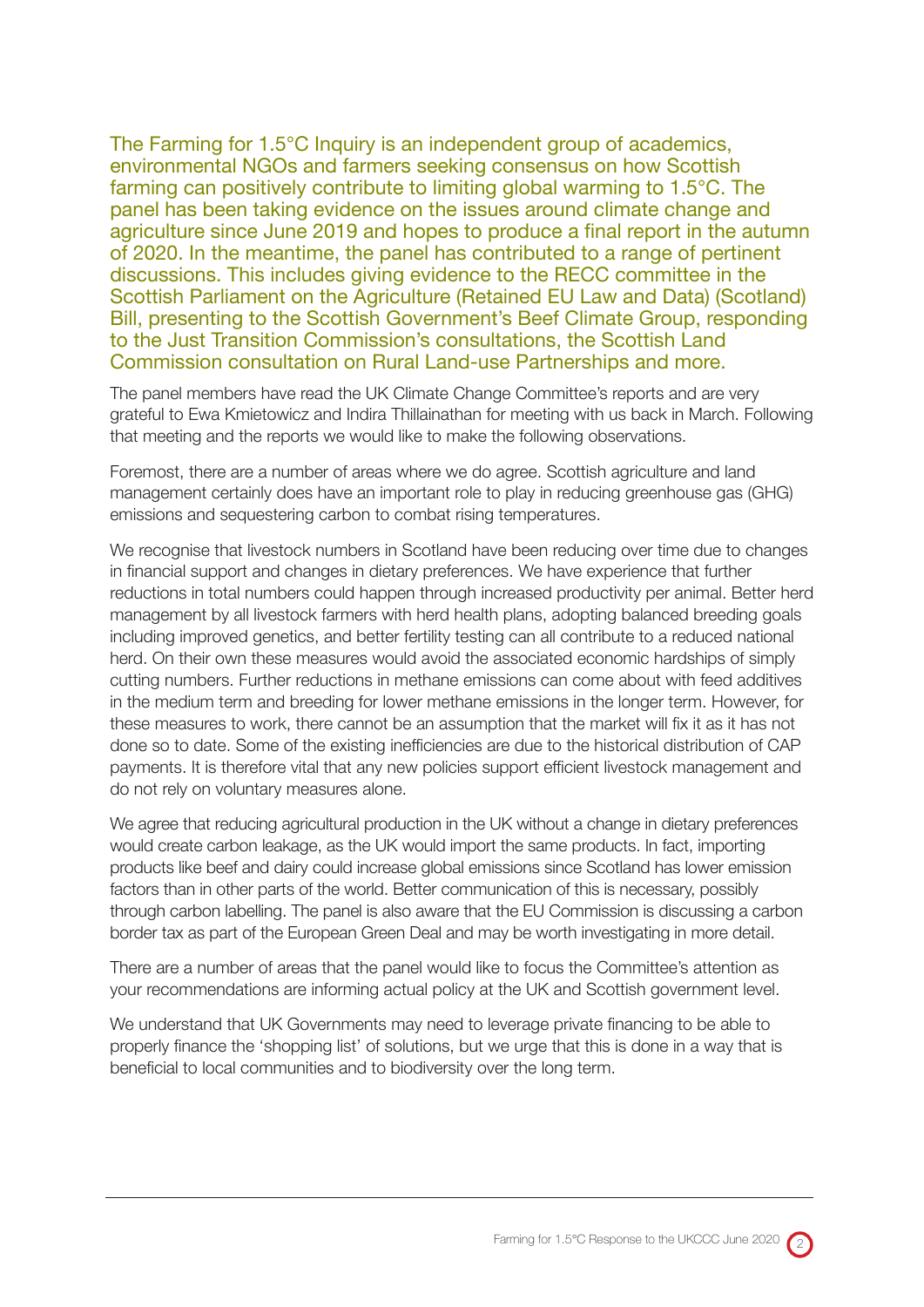The panel is concerned that in general there is not adequate redress to the communities involved. It is true that climate change will be difficult for all communities but the lack of attention to the rural communities involved is further reducing their adaptability and resilience to the changes already being faced.

We have particular concern regarding the push for large scale block monoculture tree planting. These include:

- 1. Very poor references to biodiversity, this form of block planting does not support diverse interconnected ecosystems.
- 2. From a societal point of view, if this involves the sale and purchase of land out of local communities to pension funds or investment companies it further restricts future use of the wood to large sawmills and/or direct to heat generation as smaller, potentially more local, sawmills would not be able to deal with the Sitka Spruce. It also removes a local responsibility for how the plantation is managed.
- 3. Relying on market options to drive tree planting forgets the people, habitats and communities connected to the land those trees will be planted on.
- 4. The single species approach has sustainability risks from both disease and pests.
- 5. The single species approach in singular age blocks presents environmental stress points; clear fell releasing significant soil carbon and in some regions the potential of soil erosion and increased flood risk.
- 6. Monocultures of coniferous trees will also be at high risk from wildfires which are expected to be an increasing feature in the UK linked to predicted extreme climate events.

We believe the lack of discussion of the potential of agroforestry in Scotland is an oversight. Further, most of the agroforestry product discussion regarded its use as fuel stock from short rotation coppice and miscanthus. However, there is a plethora of alternative products and/ or habitats such as fruit, nuts, seeds, medicinal products, tree forage, biochar, construction, fencing, craft-work and more. Supporting the development of these would reduce the dependence on carbon capture and storage, increase the transition to a diverse and 'Green' economy and contribute to carbon sequestration.

We feel there should be more recognition of the value of soil carbon restoration outside deep peatlands. We understand that this is a complex area for assessment and advice. Yet the many advantages of improving soil health generally across all land-use, including better resilience to the stresses and shocks of climate change and the potential in some soils for carbon storage, is an ideal basis for long term sustainable land-use.

There is no mention of land use frameworks and the missed connected opportunities. Scotland has tested pilot schemes in Aberdeenshire and the Borders that have shown huge potential in a policy formulation and decision system based on local issues and solutions and the panel see this as an important tool in sustainable GHG emission reductions and sequestration. We are looking forward to the outcomes of the Scottish Land Commission's current work on establishing Rural Land Use Partnerships across Scotland.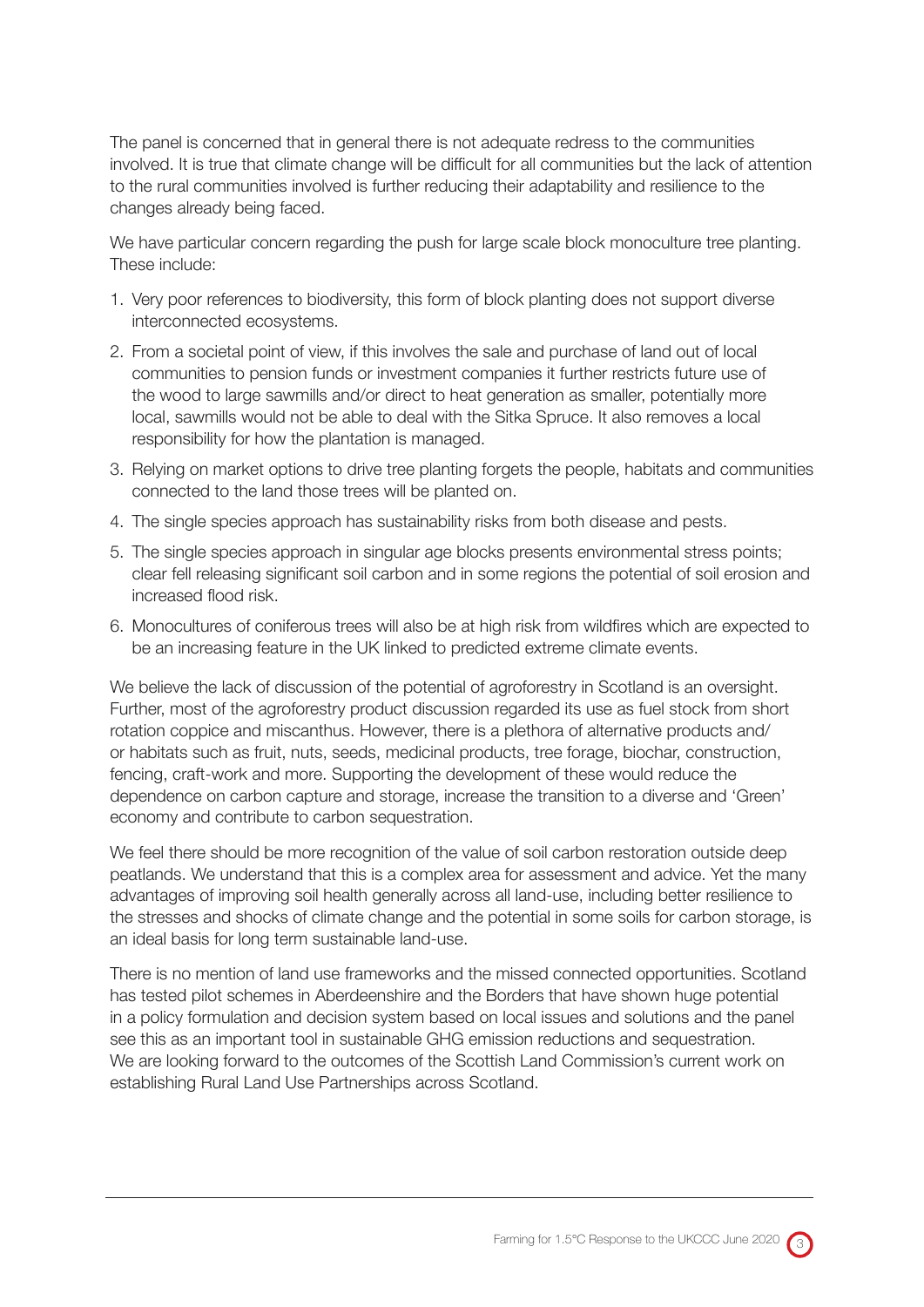The push to increase monogastric system production should factor in a whole system approach. This includes protein efficiency, sourcing and sustainability of protein inputs, nutrient density and quality of outputs, as well as the waste from these units.

There is no mention of deer. The high populations of deer in Scotland are a prime issue for Scottish tree planting and natural regeneration success rates. Thus, it is intrinsic to the success of a tree centered policy to integrate deer management into the conversation.

The panel is concerned that sequestration is looked at very short term. We would recommend that sequestration values are accounted over a prolonged period [100 years] in line with GWP 100. Within a 100-year period land use systems' sequestration performance may progress through several cycles; total values should reflect the average performance. Further, if the sequestration value of any system is linked to renewable energy production and carbon capture and storage, this should be clearly indicated. The technical specification and viability of carbon capture and storage should be outlined.

To ensure a Just Transition, if the emissions from renewable energy productions are assumed to be subject to carbon capture of exhaust gases, has similar technology been factored into the exhaust gases from livestock housing?

There is no reference to scrubland, other than the assumption trees can be planted on it, whereas it may have important sequestration potential. We would urge further investigation into this before huge amounts of carbon are released with the planting of thousands of trees.

We question if the different soil types are taken into consideration? Scotland's soils have a very varied potential for carbon sequestration which needs to be taken into account when creating any long-term policies so as to ensure maximum success.

So much of the attention in the agriculture climate change debate is about livestock. However, the potential for increasing vegetable consumption and thus Scottish vegetable production by the horticulture industry is huge but further research needs to go into working out how to stimulate the investment needed in Zero Carbon greenhouses and supply chains.

Panel members are concerned of the potential for double counting. The carbon dioxide is either being captured to reduce warming or it is been off-set to keep us on the same track - it cannot do both at the same time. For the proportion used for offsetting, we would recommend the UK CCC defines clear targets and the eligibility of various sectors, taking into account how the impacts on rural communities, biodiversity and landscapes will be protected to ensure a Just Transition. We would further recommend that processes of land allocation and the governance of off-setting contracts should be subject to local oversight and fit with local land use strategies and biodiversity plans.

Systems should be assessed on a range of outputs; production efficiency/carbon efficiency, sequestration, biodiversity, landscape and sustainability. A one-dimensional assessment based on output per hectare fails to capture true carbon efficiency and ignores wider public goods. A systems-based approach would also capture important non GHG emissions such as ammonia.

The UK and Scotland are undergoing momentous change at the moment due to Brexit. This is particularly true regarding agricultural support with opportunities to support low carbon systems that are still fit for purpose to deal with situations like the one we currently face with Covid-19.

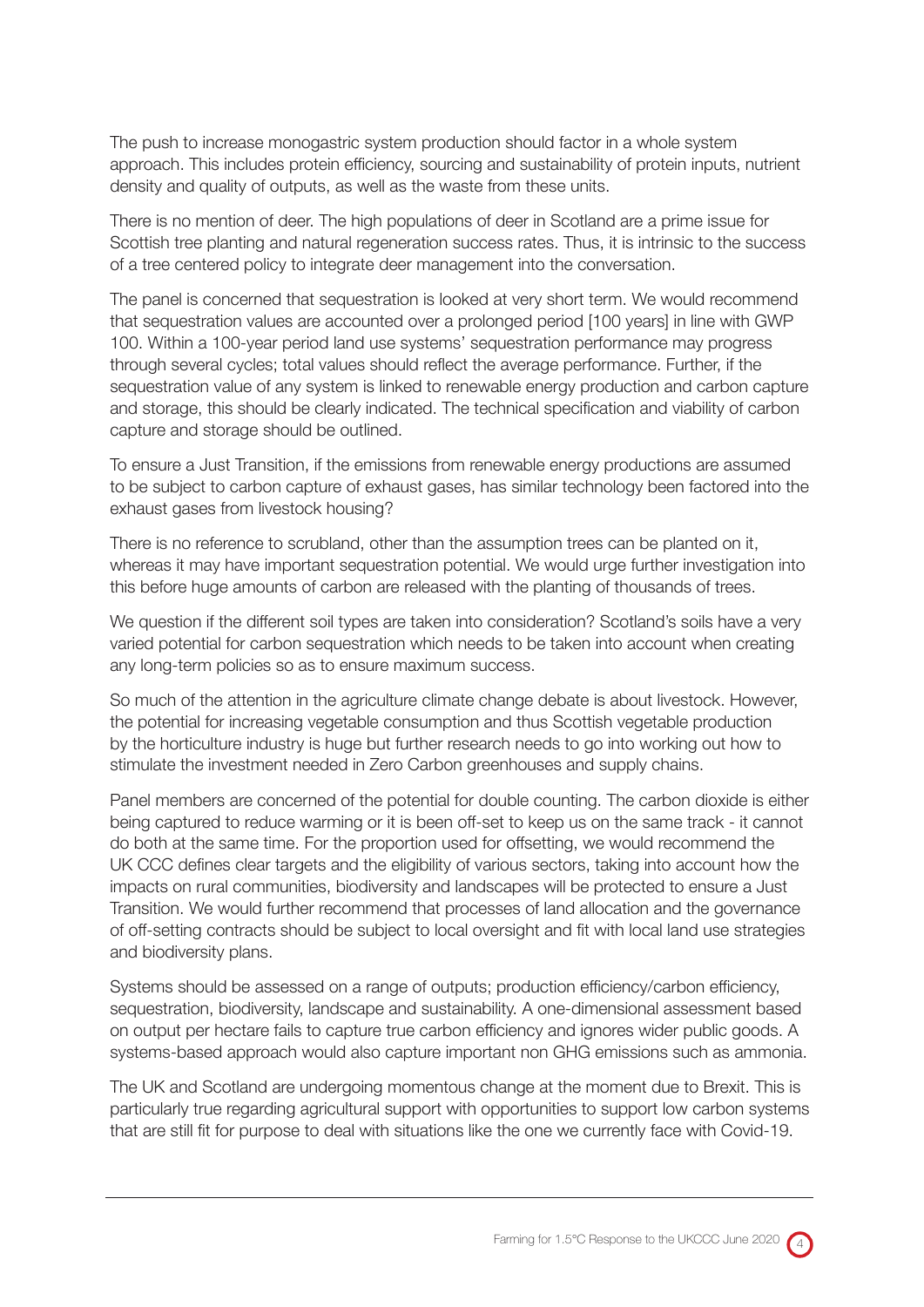The realities of stimulating and sustaining low carbon systems of food production will require investment and ongoing cost burdens. The support systems to sustain production should be defined.

The impact of dietary change on ruminant populations is factored into the UKCCC model for 2045-50. We offer the following questions to be considered:

- 1. Will the reduction in ruminant numbers be managed? If so,
- 2. How will reductions be allocated on a species, and sector basis?
- 3. Will holding profiles impact on the reduction target for individual producers i.e. soil type, herd/ flock size, herd/flock efficiency?
- 4. What compensation will be paid as outputs fall and fixed costs rise?
- 5. Is a quota approach or an out-goers scheme likely to be the preferred approach?
- 6. How will pig and poultry producers be protected from ruminant producers shifting into monogastric production systems?

We are grateful for this opportunity to provide our thoughts on your work and are happy to work with your Committee in finding sustainable solutions to the Climate and Nature emergencies.

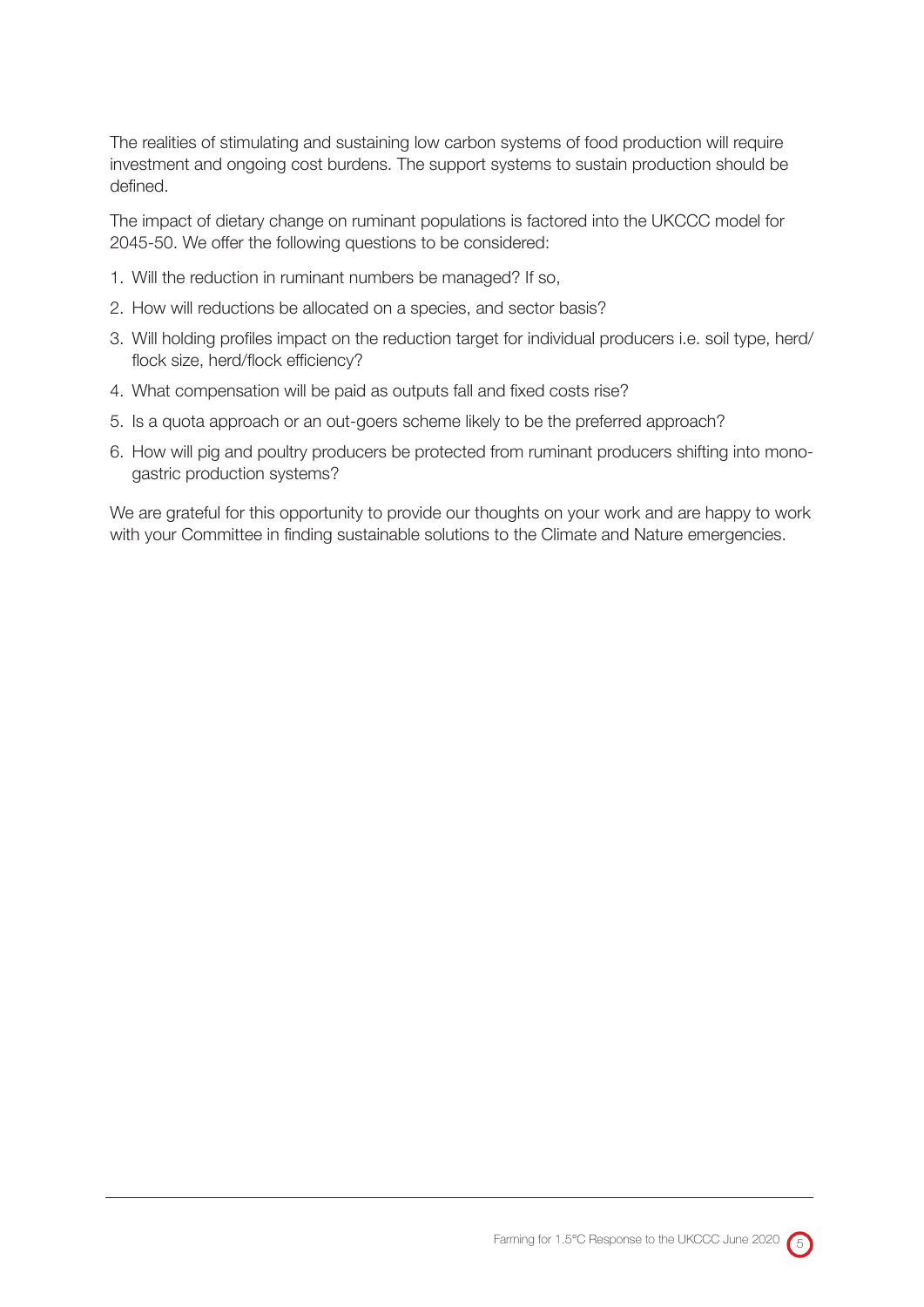# List of Panel Members

## Co-chairs

#### Mike Robinson

Mike is the Chief Executive of the Royal Scottish Geographical Society (RSGS) based in Perth. He has worked in the Scottish charity and environment sector for the last 25 years, initially with RSPB as Head of Marketing, and later with the Royal Botanic Gardens in Edinburgh as Director of Development.

In a voluntary capacity Mike has held more than forty board/advisory roles, mostly for environment and human rights bodies, including as previous Chair of Stop Climate Chaos Scotland (SCCS). He also chaired the Scottish parliament's short life working group on annual targets, sits on the advisory groups for Air Passenger Duty & Scotrail, and the board of Transform Scotland. He is a member of the Arctic Strategy Forum & Perth City Development Board & is heavily involved in promoting climate change solutions. He holds two Honorary Fellowships (Scottish Environment Link and RCGS) and several awards for his services to the environment.

#### Nigel Miller

Nigel is a graduate of the Royal Dick School of Veterinary Studies. He worked in the Highlands in a mixed farm animal practice before returning home to the family farm partnership in the Scottish Borders.

The present-day farming operation in Galawater carries 170 breeding cows and 800 breeding ewes; with a limited area of winter and spring barley. Two sons are now part of the partnership and through their work the business has diversified into wood processing.

Nigel is a past chair of FWAG Scotland and the NFUS Livestock Committee, and held the position of NFU Scotland President over the period of the last CAP Reform. Since the years spent with NFUS he has been a Board Member of SRUC and SAC Commercial and today is a Board Member of the Moredun Research Institute and Chair of Livestock Health Scotland.

#### Panel members

# Andrew Barbour

Andrew runs a livestock enterprise with his wife and family in Highland Perthshire. As well as managing livestock, he has experience in forestry, deer management and aquaculture. He was recently Acting chair of the Deer Working Group, which was set up to report to Government on the steps to be taken to achieve sustainable deer management in Scotland.

# Dave Reay

Dave is Executive Director at the Edinburgh Centre for Carbon Innovation, Professor of Carbon Management at the University of Edinburgh and Director of Policy at ClimateXChange. Dave has authored over 100 articles on climate change, including 5 books including Climate-Smart Food and is also an advisor for the Scottish Government on rural policy and climate change. His latest project involves managing his farm on the West Coast of Scotland to sequester a lifetime's carbon emissions.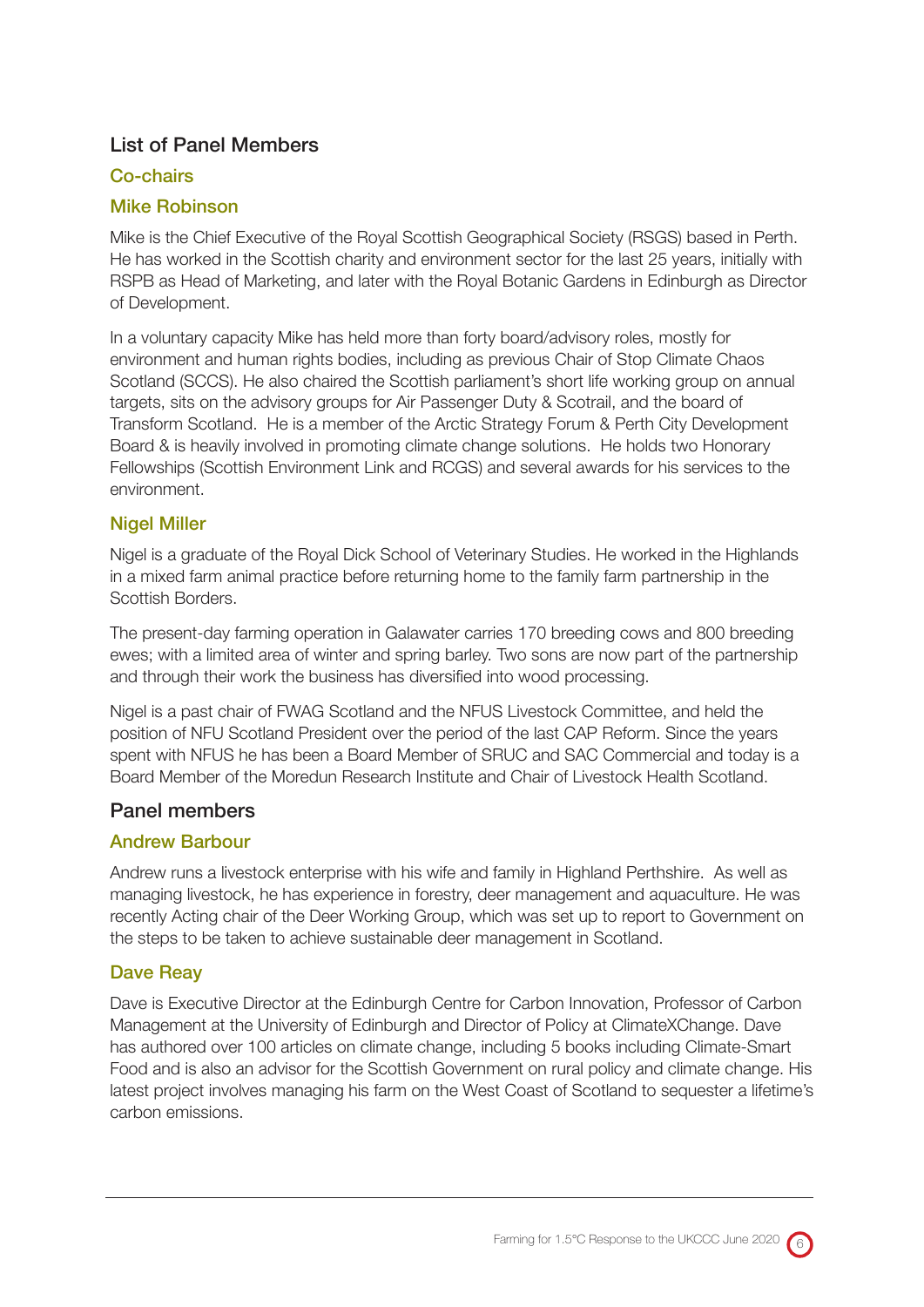# Deborah J. Long

Deborah is Chief Officer at Scottish Environment LINK, the umbrella organisation for Scotland's environmental charities. LINK aims to conserve, protect and restore wildlife and nature; to enable access to nature and landscapes, and to defend environmental rights. Prior to this, for 14 years she was director of Plantlife in Scotland, a small NGO conserving native plants, fungi and habitats. She also ran a Europe-wide project on sustainable food growing.

As a palaeo-ecologist, her outlook is based in a detailed understanding of ecological relationships that have developed over millennia and are deeply influenced by human activities. With 16 years of experience in ecosystem and habitat conservation, with a focus on ecosystem health and functioning as well as 16 years of experience in policy making in the environment sector, she hopes to be able to contribute to the panel by providing perspectives based on long-term temporal and large-scale spatial scales.

#### Geoff Simm

Professor Simm is Director of the Global Academy of Agriculture and Food Security at the University of Edinburgh. This is one of five Global Academies that aim to galvanize interdisciplinary teaching, research and translation on key global challenges.

The agri-food academy provides a suite of BSc and MSc programmes to equip graduates to contribute to global food and nutritional security and wider Sustainable Development Goals. Geoff's research is in sustainable farm animal breeding and sustainable agri-food systems. He is a Fellow of the Royal Agricultural Societies and a Fellow of the Royal Society of Biology.

#### John Smith

John and his wife Ruth run Drumalea Farm in Campbelltown on the Kintyre peninsula where they farm 840 acres of productive grassland and some wholecrop to support a dairy herd and followers along with some cattle being reared for beef.

John has recently stepped down as chair of the NFUS milk committee, where the priorities were addressing mandatory written contracts, presenting the dairy industry as part of the solution in the climate change debate, and promoting the real health benefits of dairy as part of a healthy lifestyle.

#### **Philip Sleigh**

Philip farms, in partnership with his wife Gill, in the North East of Scotland, 350 acres of crops, and run a 450 sow unit, all progeny finished on farm.

He is a past board member of NFUS, and at present sits on the board of Scottish Pig Producers, and on the board of QMS.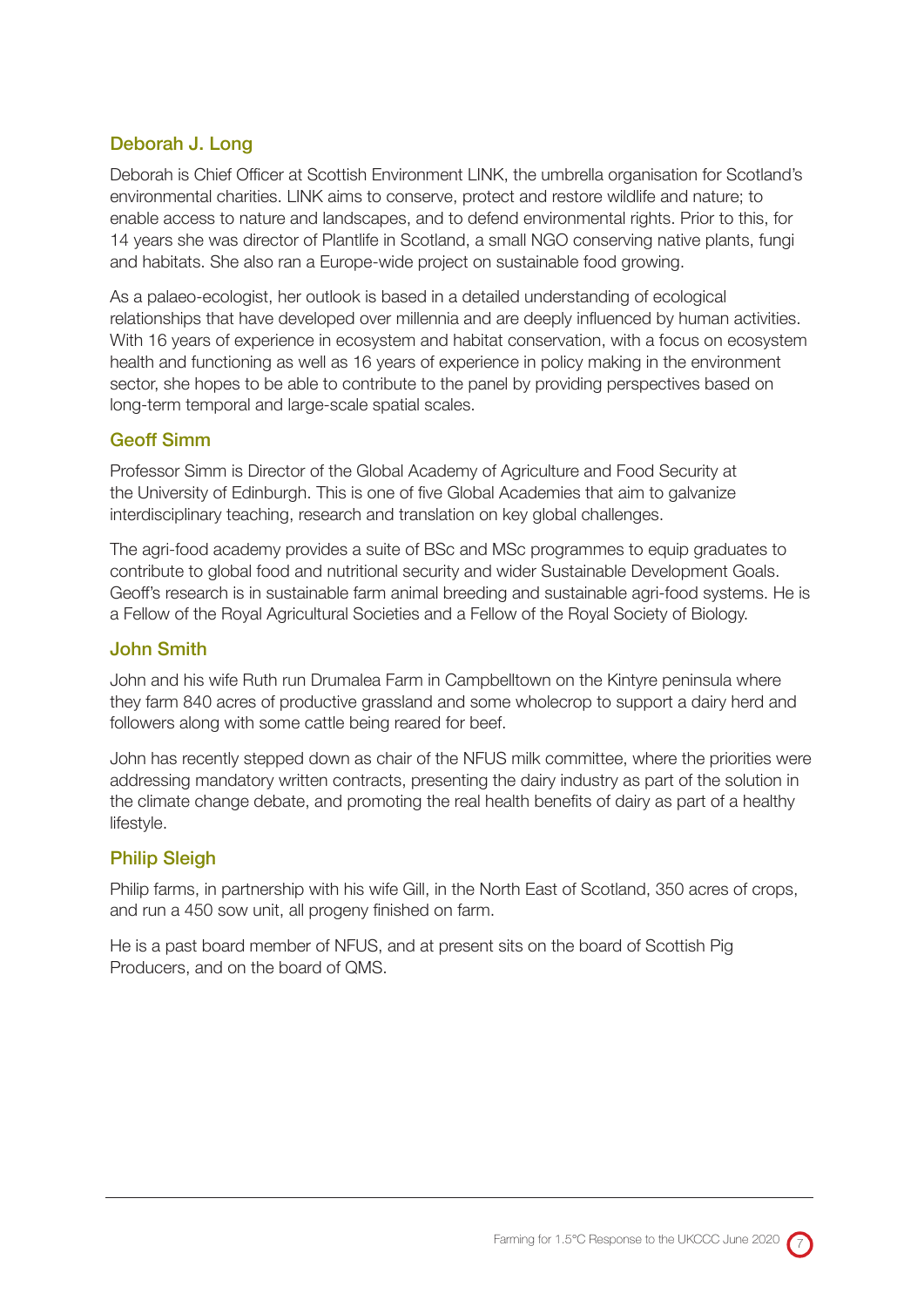## Robert Fleming

Robert farms at Castle Sinniness and associated farms near Glenluce in South-West Scotland. The farming enterprise comprises 240 ha of grassland on the coast, stocked with suckler cows, 500-800 growing cattle, 300 finishing cattle and Roussin sheep. Robert utilises a paddock grazing system, with the focus on home grown forage. Robert sits on the Simplification Taskforce for Scottish Government for CAP reform. He was a former member of the Scottish Cattle Industry Group (SCIG) for QMS, was the host farmer for Agrii's first Forage iFarm and is a 2015 Nuffield Scholar. The title of his Nuffield study was 'Efficiency Gains Through Improved Beef Genetics'. Robert is married to Claire and has two young children.

#### Russell Brown

Russell farms in partnership with his wife Hilary and their two sons Robbie and Stephen. They farm mainly in NE Fife but have a farm in Perthshire. Since 1997 they have slowly expanded and now farm over 1000 ha of arable land which is a mixture of owned (380ha) and the rest contract farm arrangements with a number of local land owners. They grow 440 ha winter wheat, 60 ha rye for AD plant, 110 ha spring barley, 160 ha winter and spring oats, 150 ha potatoes as well as calabrese, vining peas and energy beet.

Russell has been the Chairman of NFUS potato working group. At present he is the Chairman of the Scottish Potato Co-op, a group of 16 potato growers marketing 70,000 tonnes of fresh potatoes.

#### Sarah Skerratt

Sarah is the Director of Programmes at the Royal Society of Edinburgh. Previously she was Professor of Rural Society and Policy Director of Policy Engagement at Scotland's Rural College (SRUC). For 30+ years, Sarah has researched rural community resilience, empowerment and disempowerment; poverty; leadership; and broadband. She has recently focused on rural mental health, working with the national charity Support in Mind Scotland.

Through her research, Sarah aims to enhance rural and national policy, and make a difference in rural communities. She works with the Scottish Government on numerous task forces, Scottish Parliament, universities, private, public and third sectors, communities and development agencies in Scotland as well as internationally. Sarah recently completed a two-year secondment with Audit Scotland, bringing a "rural lens" to their work, and is now retained as their rural adviser, having established their Islands Forum in 2017.

In 2018, she completed the "Recharging Rural" research for the Prince's Countryside Fund, gathering evidence across rural UK as to what makes rural communities sustainable to 2030 and beyond. In 2017, Sarah was appointed as a Fellow of the Royal Society of Arts (RSA) in recognition of her work in rural poverty and rural policy. In 2018, she was appointed as the new Scientific Director of the Scottish Consortium of Rural Research (SCRR).